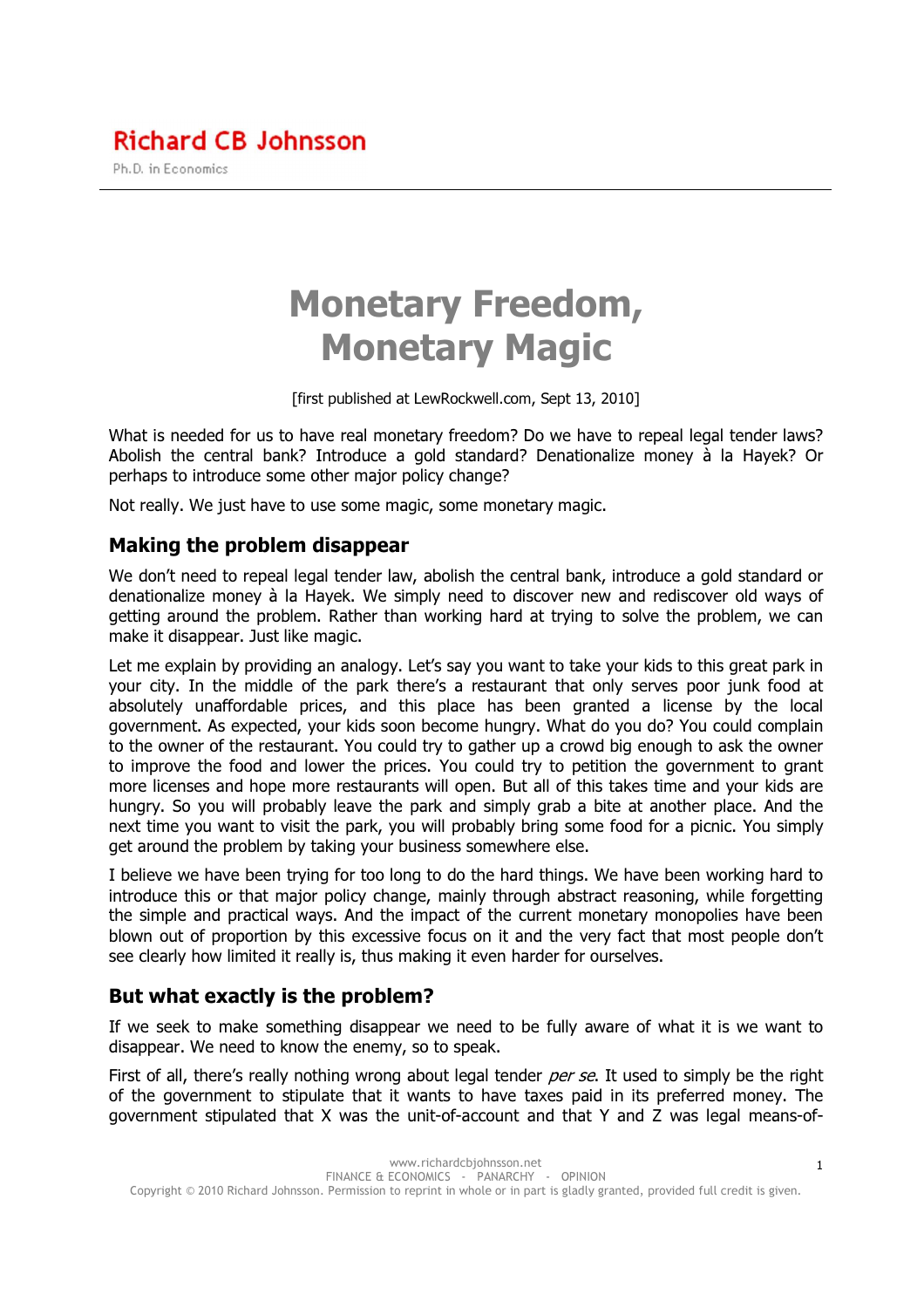# **Richard CB Johnsson**

Ph.D. in Economics

payment for the taxes, as well as for other financial transactions with the government. The government didn't claim any monopoly on the unit-of-account or the means-of-payment. Coins from other countries and notes issued by privately held banks circulated freely.

Later on the government claimed that its own issued money had to be accepted by everyone in the country at par. But coins from other countries and notes issued by privately held banks still could circulate freely, even though Gresham's Law<sup>1</sup> might have had a larger impact under such circumstances.

Further on the government created a central bank with a monopoly on note issuing. People hoarded valuable precious metal coins - Gresham's Law again - the mint was closed to the public and it started to produce token coins. This monopoly has ever since been grossly abused and resulted in the highly unstable fiat currencies of today.

Nevertheless, and I apologize for quoting myself<sup>2</sup>,

the essence of the problem with fiat currencies isn't the legal tender laws. Neither is the fact that the mint isn't open to the public the essence of the problem. The monopolization of note issuing seems to be the essence of the problem. Break that monopoly and the rest of the problems will vanish. (i) Gresham's law would reverse so that precious metal coins could enter into circulation again, (ii) there would be demand to open the mint to the public or import precious metal coins, (iii) people would consider using alternative unit-of-accounts, like precious metals, and (iv) the legal tender laws could more easily and naturally be circumvented by private contracts.

The significance of the monopoly on note issuing has despite this been grossly overstated. Granted, it's the main contributor to the problem of fiat currencies. But breaking the monopoly on note issuing isn't really necessary either in order to use your monetary freedom, only in the case you want to get rid of fiat currencies. These are not identical things.

This is how to use your monetary freedom.

### Three steps from monetary freedom

I think there are three simple steps you should try to follow in order to utilize the monetary freedom you actually have and thereby avoiding a lot of the problems the government monopoly creates. You can do just one or two of them, and perhaps do so today already, but you should at least consider doing all three. Here they are:

#### 1. Selecting unit-of-account for transactions

When preparing a general offer to potential clients you can select the unit-of-account freely. There is no law stipulating that you have to use the unit-of-account preferred by the government, i.e. normally the national currency. Thus you don't have to use US\$ if you live in the US or RMB if you live in China. You could use whatever unit-of-account you find proper.

You should of course consider what the opposite party of the transaction might think about your selected unit-of-account. And if it's a contract between that you need to negotiate, this is even more obvious.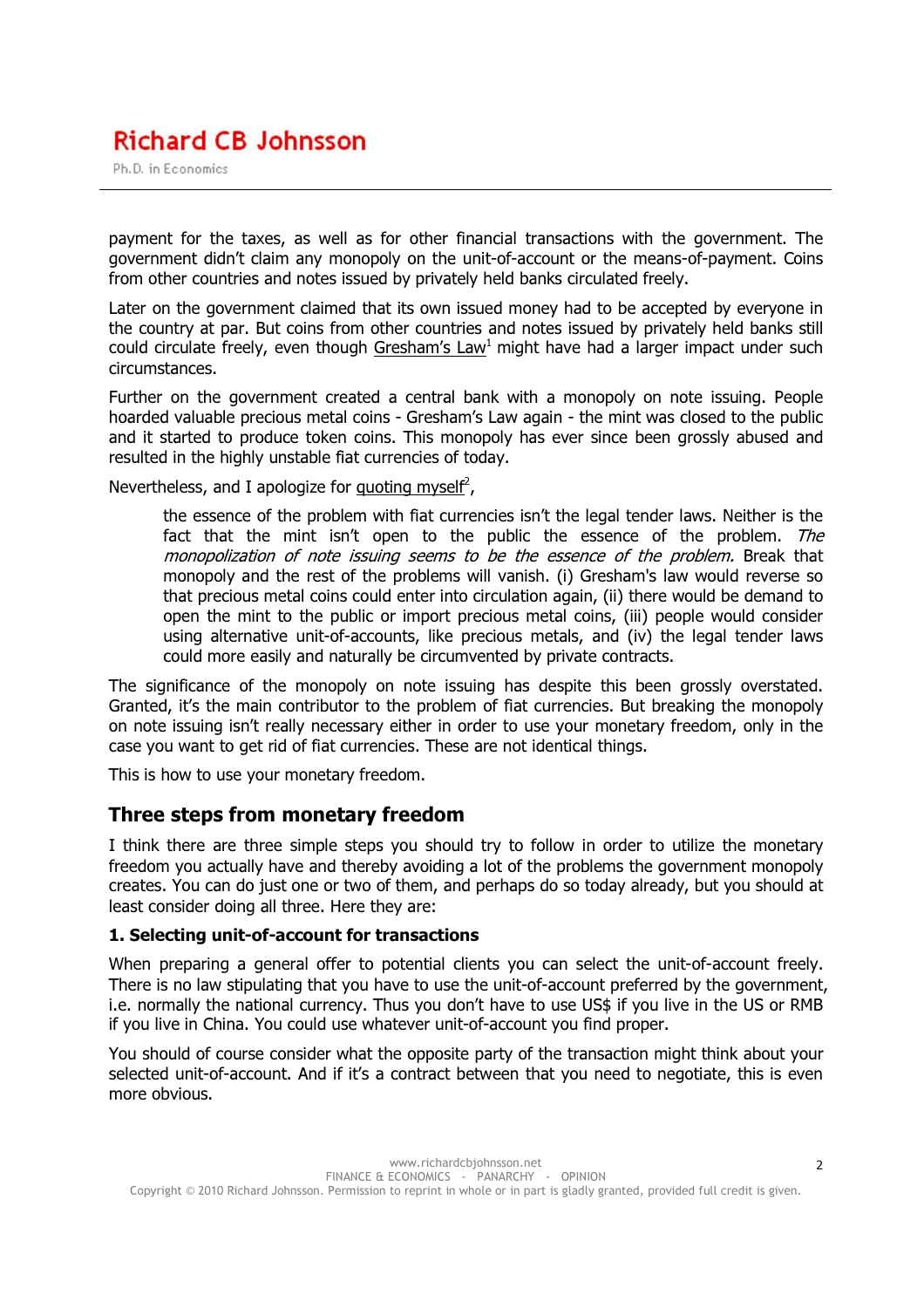# **Richard CB Johnsson**

Ph.D. in Economics

There has been as many unit-of-accounts throughout history as there is pebbles on my beach, so don't let your imagination stop you. I know people that work with various 'Local Exchange Trading Systems<sup>3</sup> that use everything from abstract measures of time to a dozen of eggs. "[T]he design of good money leads inevitably to many moneys", as Michael Linton<sup>4</sup> wisely put it. I know a medical doctor that quotes his services in ounces of gold, and for very good reasons<sup>5</sup>.

The important thing is that you can and should select a unit-of-account freely, disregarding the currency monopoly and focus on what your trade needs.

#### 2. Selecting unit-of-account for accounting

We don't perform accounting in order to satisfy the tax man. Accounting is far more important than that. Income-and-outlay and profit-and-loss calculations are fundamental tools for directing the actions of any person, privately or in business. And there cannot be any advanced society at all without proper accounting.

Because of the demands of the tax man, you need to perform accounting using the unit-ofaccount preferred by the government, i.e. once again normally the national currency. But this need not stop you from doing accounting using other unit-of-accounts as well. This is no stranger than keeping the accounts of a company based in several countries and that hence need to keep the books in unit-of-accounts preferred by several governments, i.e. several national currencies.

Naturally, you could keep your books in the national currency and the unit-of-account you have chosen for quoting prices in your business. If you are working with several alternative unit-ofaccounts in your business, I believe you should try to keep it to one alternative unit-of-accounts for accounting purposes. Hence, you might need exchange rates between these various unit-ofaccounts, but that's generally no problem.

Moreover, you can freely choose to keep your book using sound accounting principles<sup>6</sup>, instead of the mish-mash of completely unsound accounting principles that the tax man normally requires for filing taxes.

Once again, I know a medical doctor that quotes his services in ounces of gold and he keeps his books in gold ounces and also at least two national currencies since he is doing business in two countries. And there are several accounting freeware  $\frac{example^7}{}$  that can handle multiple currencies, including gold or any other unit-of-account of your choice.

#### 3. Selecting means-of-payment

Selecting a means-of-payment could be a pretty simple thing. Even fiat currencies suffice as long as there are proper exchange rates with the unit-of-account in question.

There is a major problem with fiat currencies that is important to be aware of. Settling a debt in fiat currencies doesn't extinguish the debt, since a fiat currency itself is debt on the balance sheet of the central bank at hand. Using fiat currencies insures that debt is perpetuated, and this is at the core of most of the economic problems of today, particularly in the West.

One way for the individual to get around this is through various systems of clearing. There are various clearing, barter and trading systems around that handle this in a smart way (as mentioned above). Although the purchase is registered as a short-term debt, it is very soon